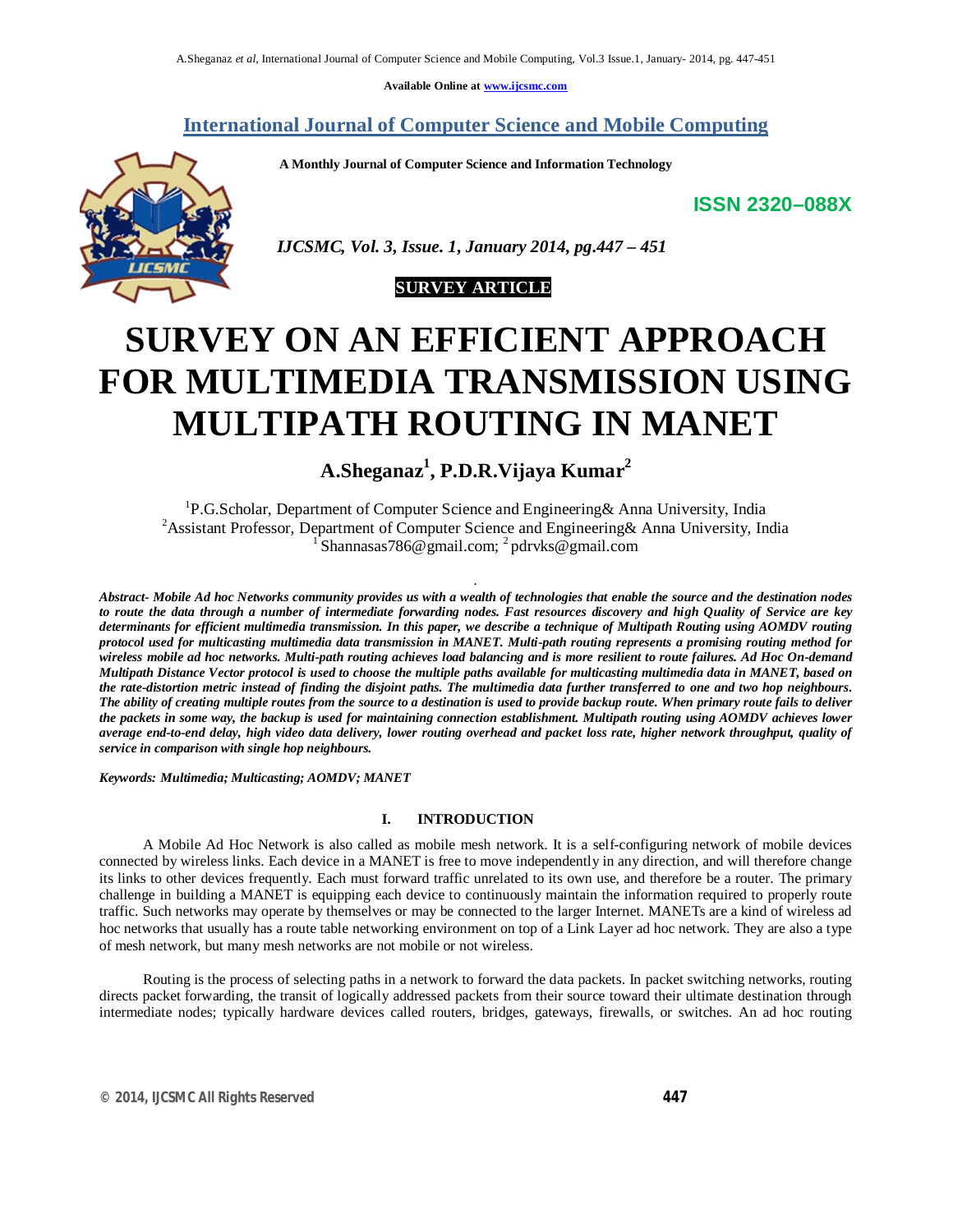protocol is a standard that controls how nodes decide which way to route packets between computing devices in a mobile ad hoc network. Multipath routing is advantageous over a single path routing for video transmission.

 A basic video quality can be achieved if the base layer can be successfully decoded. Adding one or more enhancement layers to the decoding process increases the quality of the decoded video. A particular quality enhancement layer can only be decoded if all lower quality layers are available. If we assume that only two layers are streamed to the destination (one base layer plus an enhancement layer) and two disjoint paths are used for streaming these two layers, one need to make sure that the base layer takes the path that has the smaller packet drop probability i.e. the path with the minimum rate distortion. Here, Multipath routing using AdHoc On-demand Multipath Distance Vector protocol is the routing technique of obtaining multiple alternative paths through a network, which can yield a variety of benefits such as fault tolerance, increased bandwidth, increased throughput or improved security. AOMDV protocol ability of creating multiple routes from the source to a destination is used to provide backup route. When primary route fails to deliver the packets in some way, by using the backup the video packets forward to the destination with reduce load and packet loss rate. It maintains these routes as long as they are needed by the sources. When the route disconnects, nodes of the broken route simply drop data packets because no alternate path to the destination is available until a new route is established.

#### **II. LITERATURE SURVEY**

 Changqiao Xu et.al(2012) have proposed a **"Quality Aware Adaptive Concurrent Multipath Transfer"** solution for Stream Control Transmission Protocol based data delivery over heterogeneous wireless networks. It relies on three mechanisms: the Path Quality Estimation model, Data Distribution Scheduler and Optimal Retransmission algorithm. Path Quality Estimation algorithm chooses a reasonable estimation interval to calculate the data handling rate of entering and leaving sender buffer for each path, which describes any path's communication quality. Based on the path quality estimation results, Data Distribution Scheduler chooses a subset of suitable paths for load sharing and dynamically assigns them appropriate data flows. Optimal Retransmission upgrades the basic Concurrent Multipath retransmission policies to improve packet retransmission efficiency. ORP chooses the active path with the minimum value of the transfer delay to transmit these lost packets immediately, avoiding the rate-halving approach taken by the standard SCTP whenever random packet loss is detected. Using these mechanisms, CMT-QA monitors and analyzes the dynamic network environment in real time and estimates each transmission path's quality.

Danqi Wang.et.al (2011) has proposed **"Superchunk-Based Efficient Search in P2P-VoD System"**. One of the most extensively discussed proposals in P2P is the tree-based approach. In such an approach, peers are organized into a tree structure for delivering data, with each data packet being disseminated using the same structure. Nodes in the structure have well-defined relationships-"parent-child" as encountered in trees. A tree-based solution called SURFNet used for P2P Video on Demand services. SURFNet is a content discovery mechanism designed for P2P-Video on Demand system, aiming to minimize seeking buffering delay. SURFNet integrates two networks: a structured network for superchunk and chunk search and an unstructured network for chunk-level information exchange. To support different search granularities, video files are divided into two levels of segments in SURFNet: superchunk and chunk. In SURFNet, stable peers are used to construct an AVL tree to provide superchunk-level data availability information. Other peers storing the same superchunk data are grouped into a holder-chain. The holder-chain is then attached to the stable node in the AVL tree, which is the head of the corresponding holder-chain. By using this structure, SURFNet can support nearly-constant and logarithmic search time for seeking within a video stream and jumping to a different video, respectively. In SURFNet, the stability of the AVL tree highly depends on the premise that the tree consists of stable nodes.

 Hanan Luss (2010), have proposed **"Optimal Content Distribution in Video-on-Demand Tree Networks"**. A model for content distribution that allows installation of servers at multiple nodes of a Video-on-demand tree network and assignment of different program families at each of these servers. A model that allows this flexibility would reduce the overall costs while satisfying different demands at different nodes of the network. The model is solved by a multistate Dynamic programming algorithm. The algorithm generalizes single-state algorithms used to solve simpler models for installing equipment in a tree network (e.g., DSL multiplexers or optical network units). Dynamic Programming that installs servers at a subset of the nodes with some or all programs at each of these servers. This would allow service providers to offer different Video on Demand services to different neighborhoods while minimizing the costs of content distribution. Here, consider a tree network with a central server at the root of the tree. The Video on Demand programs are aggregated into program families, where a family includes similar programs. The Video on Demand service must satisfy all the demands while minimizing the total cost spent on servers, program families, and bandwidth required along the links of the tree networks.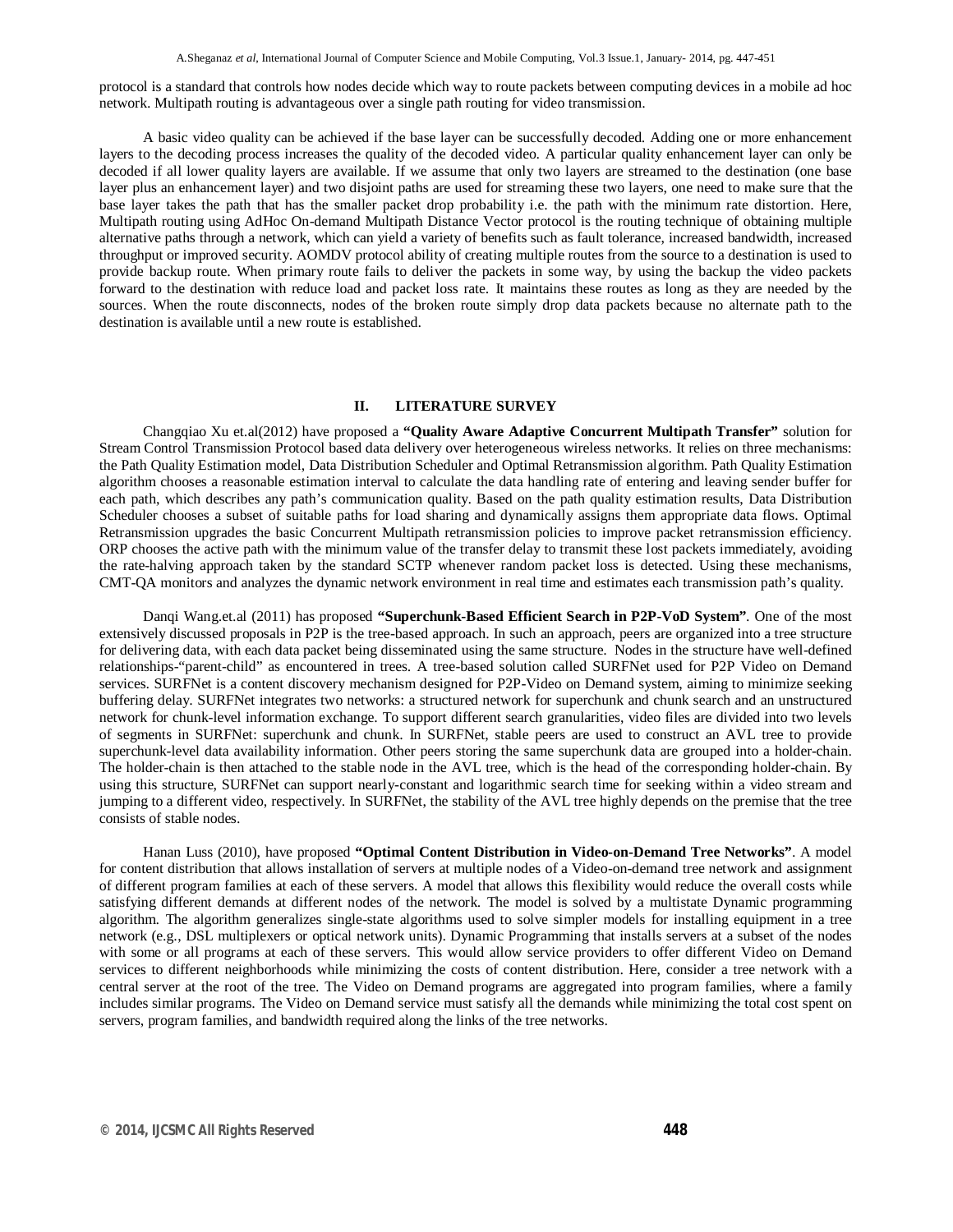Tianyin Xu et.al(2009) have proposed **"Supporting VCR-like Operations in Derivative Tree-Based P2P Streaming Systems"** for an interactive streaming system to provide continuous media streaming with VCR-like user interactivity in largescale P2P network. The design of derivative tree-based overlay scheme to organize dynamic and asynchronous peers while bring such advantages as well structured, controllable start-up delay, less memory consumption and quick service construction. The Derivative Tree Stream system mainly used with media servers, sessions and a Session Circles. Media servers simply provide media streaming service. All video streams are initiated from the media servers, delivered through the distributed P2P overlay, and finally reached to end users. Nodes in a session form a tree-like structure, which is called Derivative Tree [7]. Each session is composed of a set of nodes whose playback position differences are within a threshold. The Session Circle connects the root nodes of all sessions to form a ring structure. Distributed Hashing Table is used in the ring for efficient information searching. Based on Distributed Hash Table, a Session Discovery Service is implemented for quick resource location and service reestablishing.

 Cooperative communication has received tremendous interests in wireless networks. Quansheng Guan et.al(2012) have proposed **"Topology Control in Mobile Ad Hoc Networks with Cooperative Communications"** to improve the network capacity in MANETs by jointly considering both upper layer network capacity and physical layer cooperative communications. Cooperative communication typically refers to a system where users share and coordinate their resources to enhance the information transmission quality. Two constraint conditions need to be taken into consideration in the COCO topology control scheme. One is network connectivity, which is the basic requirement in topology control. The other aspect that determines network capacity is the path length. An end-to-end transmission that traverses more hops will import more data packets into the network. Topology control is originally developed for wireless sensor networks, MANET, and wireless mesh networks to reduce energy consumption and interference. The expected network capacity is determined by various factors: wireless channel data rate in the physical layer, spatial reuse scheduling and interference in the link layer In order to derive the network capacity in a MANET with cooperative communications; we need to obtain the link capacity and inference model when a specific transmission manner is used.

W.-P.Ken Yiu et.al (2007) have proposed **"VMesh: Distributed Segment Storage for Peer-to-Peer Interactive Video Streaming"** which efficiently supports random seeking functionality. Provisioning random access functions in peer-to-peer ondemand video streaming is challenging, due to not only the asynchronous user interactivity but also the unpredictability of group dynamics. In VMesh, videos are divided into segments and stored at peers' local storage in a distributed manner. VMesh utilizes distributed hash table to locate these segments. DHT is a structured overlay constructed among peers. It works like a traditional hash table, which is given a hashed key; it returns the corresponding object or its location. The difference is that the table entries are not located in the same place but distributed among the peers in the network. In VMesh, peers use a DHT built among the peers to bootstrap a new video streaming session. It takes advantage of the large aggregate storage capacity of peers to improve the segment supply so as to support efficient interactive commands in a scalable manner.

 Che-Liang Liu et.al (2010) have proposed **"Cross-Layer Mobile Chord P2P Protocol Design for VANET"** to provide scalable content distribution in vehicular networks, Chord peer-to-peer overlay could be applied. Most P2P protocols, including Chord, are de-signed for wired-line network, and might perform poorly in mobile networks. Mobile Chord is proposed to enhance the P2P performance over Vehicular Ad Hoc Network. The design mechanisms of Mobile Chord to reduce protocol overhead in Mobile Chord as P2P protocol and the frequent topological change are, Aggressive table update try to use any available information to update finger table and over-lay table for Mobile Chord. Overlay table broadcasting used to broadcast P2P overlay information to neighboring Mobile Chord nodes instead of using unicasting for keep-alive mechanism in Chord. Greedy forwarding used to select the closest node in the overlay table rather than the best finger in the Chord finger. Passive bootstrapping defined as a new node learns the P2P overlay network information by listening to overlay table broadcasting rather than joining P2P overlay through hook nodes.

Hyung Rai Oh et.al (2011), have proposed **"An Effective Mesh-Pull-Based P2P Video Streaming System using Fountain Codes with Variable Symbol Sizes"** for video-on-demand services. Basically, Fountain codes are adopted in system to simplify the handshaking procedure, which causes a large initial latency, and to support a robust video streaming service despite packet losses. The first useful attribute is that the receiver-peer can easily reconstruct the original video stream from encoded symbols using the synchronized pseudo-random number generator if the number of arrived symbols is sufficient. The second helpful feature is that Fountain codes can provide high quality video streaming service despite uncertainty and instability (such as node failure, link failure, packet loss, etc.) over P2P networks because they are rateless and possess error correction capabilities. P2P video streaming is composed of a peer selection mechanism to guarantee seamless playback, a feedback- based Fountain encoding mechanism to determine the size of Fountain codes in order to minimize computational complexity with a short initial latency. In addition, the Fountain code symbol size is continuously adjusted to minimize additional computational overhead required for Fountain encoding/decoding P2P streaming.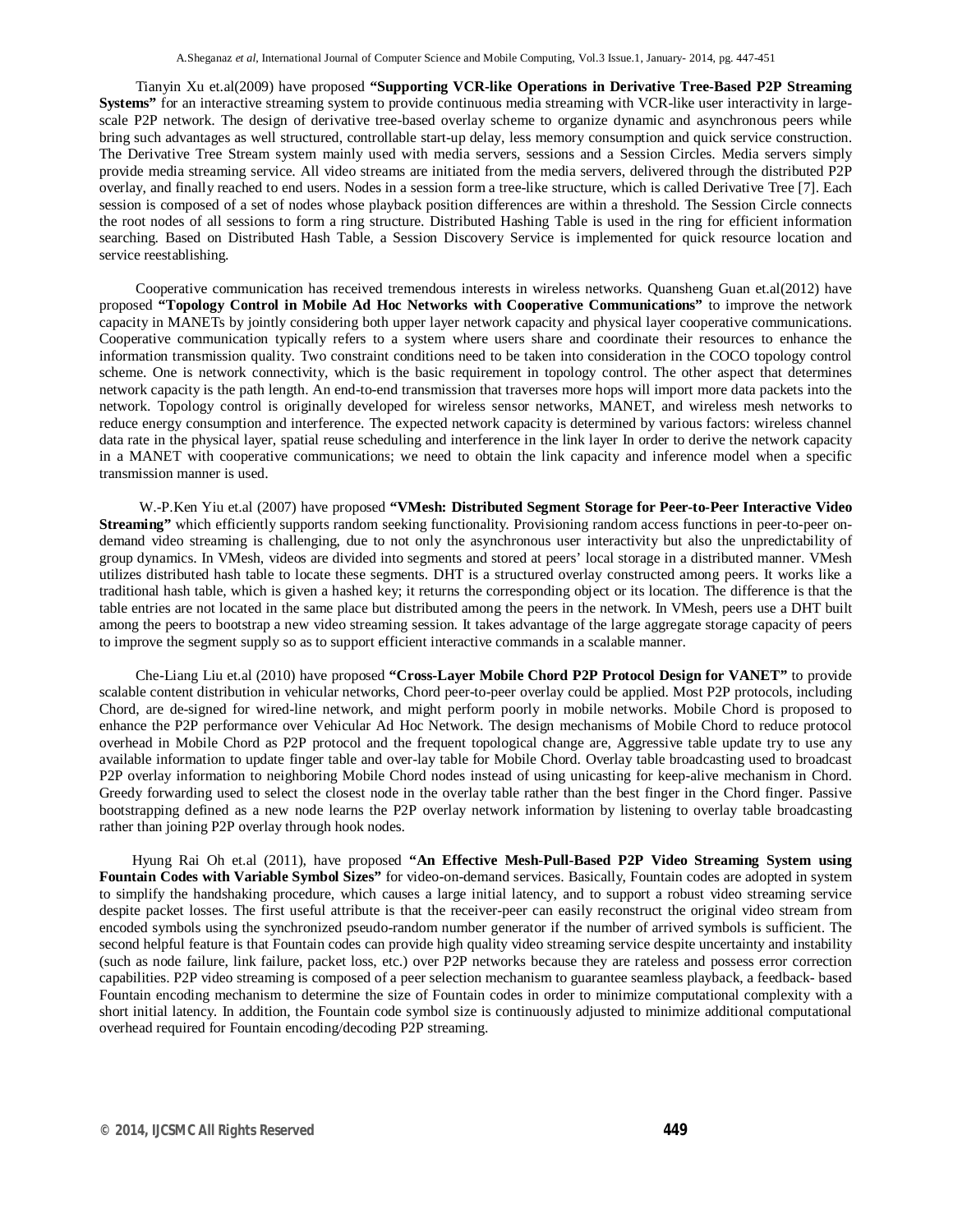Consider a large-scale mesh-based P2P system for the distribution of real-time video content. Ana Paula Couto da Silva et.al(2011) have proposed **"Chunk Distribution in Mesh-Based Large-Scale P2P Streaming Systems: A Fluid Approach"** for different design choices adopted while building the overlay topology may have on the system performance. Fluid models allows to compare the performance of different strategies providing a guidance for the design of new and more efficient systems and random topologies have excellent performance when the peer upload capacity is the transmission bottleneck. Locationaware topologies usually take the lead when the bottleneck is due to the congestion control mechanism. Hybrid scheme takes the best of the two, it always presents performance very close to those of the best scheme. The creation of a cluster of largebandwidth peers can be convenient when heterogeneous peer access capacity is considered yet, it is important that connectivity of large-bandwidth peers with narrow bandwidth peers is guaranteed. In particular, the system performance can be significantly improved when possibly available information about peers location and/or peer access bandwidth is carefully exploited in the overlay topology formation process.

 Wang.S.et.al(2006) have proposed **"A Qos Aware Routing Metric Based on Bandwidth for Wireless Networks"** that incorporates an admission control scheme and a feedback scheme to meet the Quality of Service requirements of real-time applications. The novel part of this Quality of Service aware routing protocol is the use of the approximate bandwidth estimation to react to network traffic. To estimate the available bandwidth, intuitively, each host can listen to the channel to track the traffic state and determine how much free bandwidth it has available every second. The IEEE 802.11 MAC utilizes both a physical carrier sense and a virtual carrier sense which can be used to determine the free and busy times. The MAC detects that the channel is free when the following three requirements are met as NAV's value is less than the current time, receive state is idle, send state is idle. A host estimates its available bandwidth for new data transmissions as the channel bandwidth times the ratio of free time to overall time, divided by a weight factor and achieves a service based on bandwidth.

## **III. CONCLUSION**

The proposed technique AdHoc On-demand Multipath Distance Vector Protocol used to choose the multiple paths for multicasting the video data, based on the rate-distortion metric instead of finding the disjoint paths. The multimedia packets are multicasting to neighbours and receive at multiple of nodes. Route Selection includes the process of route discovery and initiate the process of incoming multimedia text. By making use of Multipath Routing using AOMDV ensures the efficient video delivery between mobile nodes achieves high packet rate delivery, lower routing overhead and improve throughput.

#### **REFERENCES**

[1] GUAN Jianfeng, JIA Shijie, MUNTEAN Gabriel-Miro, ZHANG Hongke "Cross-Layer and One-Hop Neighbor-Assisted Video Sharing Solution in MANETs". IEEE Communications, 2013.

[2] GUAN Quansheng, YU F. R., JIANG S. M., *et al*. "Topology Control in Mobile Ad Hoc Networks with Cooperative Communications[J]". IEEE Wireless Communications, 2012.

[3] LIU C.-L., WANG C.-Y., WEI H.-Y. Cross-Layer Mobile Chord P2P Protocol Design for VANET[J]. International Journal of Ad Hoc and Ubiquitous Computing, 2010, 6(3): 150-163.

[4] XU Changqiao, LIU Tianjiao, GUAN Jianfeng, *et al*. "CMT-QA: Quality-Aware Adaptive Concurrent Multipath Data Transfer in Heterogeneous Wireless Networks[J]". IEEE Transactions on Mobile Computing, 2012.

[5] WANG Danqi, YEO C.-K. K. "Superchunk-Based Efficient Search in P2P-VoD System Multimedia[J]". IEEE Transactions on Multimedia, 2011.

[6] LUSS H. "Optimal Content Distribution in Video-on-Demand Tree Networks[J]. IEEE Transactions on Systems, Man and Cybernetics", 40(1): 68-75, 2010.

[7] OH H. R., SONG H. J. An Effective Mesh-Pull-Based P2P Video Streaming System Using Fountain Codes with Variable Symbol Sizes [J]. Computer Networks, 2011, 55(12): 2746-2759.

[8] XU Tianyin, CHEN Jianzhong, LI Wenzhong, *et al*. "HAMDI M. Supporting VCR-like Operations in Derivative Tree-Based P2P Streaming Systems". Proceedings of IEEE International Conference on Communications (ICC'09). Dresden, Germany: IEEE Press, 2009.